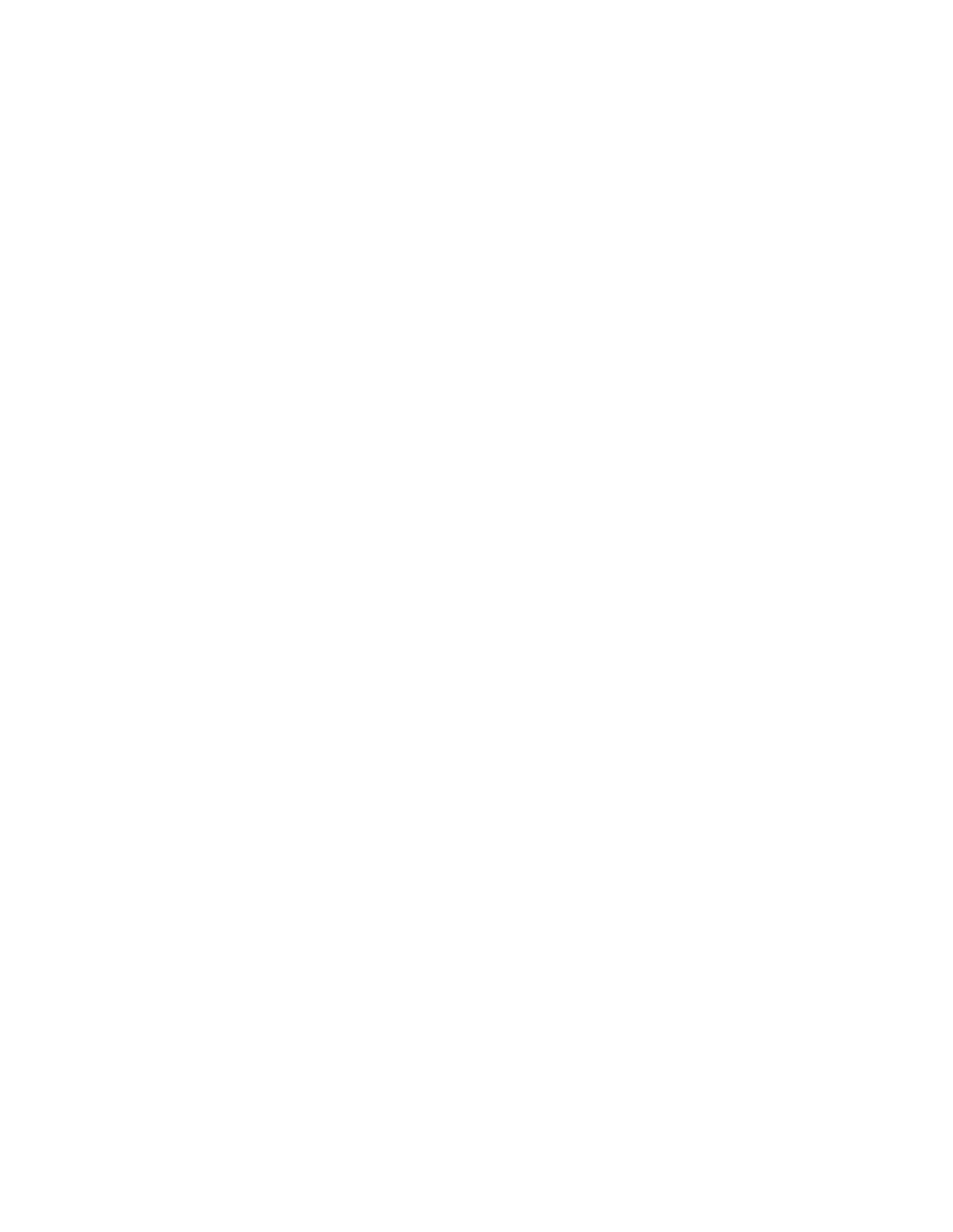Public Act 097-0291

AN ACT concerning transportation.

## **Be it enacted by the People of the State of Illinois, represented in the General Assembly:**

Section 5. The Illinois Vehicle Code is amended by adding Sections 11-214 and 11-215 as follows:

(625 ILCS 5/11-214 new)

Sec. 11-214. Local government reporting.

(a) Local units of government shall report to the Illinois Department of Transportation and the Department shall post on its official website (i) all preferred truck routes under the local unit of government's jurisdiction which are not classified as Class II or Class III truck routes; and (ii) the unit of local government's designated truck route network.

(b) If a local unit of government has no designated truck routes or preferred truck routes described by subsection (a) above, the local unit of government shall affirm to the Department that it has no such truck routes.

(625 ILCS 5/11-215 new)

Sec. 11-215. Secretary of State to provide information on use of truck global positioning systems.

(a) The Secretary of State shall include in its commercial drivers license curriculum and study guide the distinctions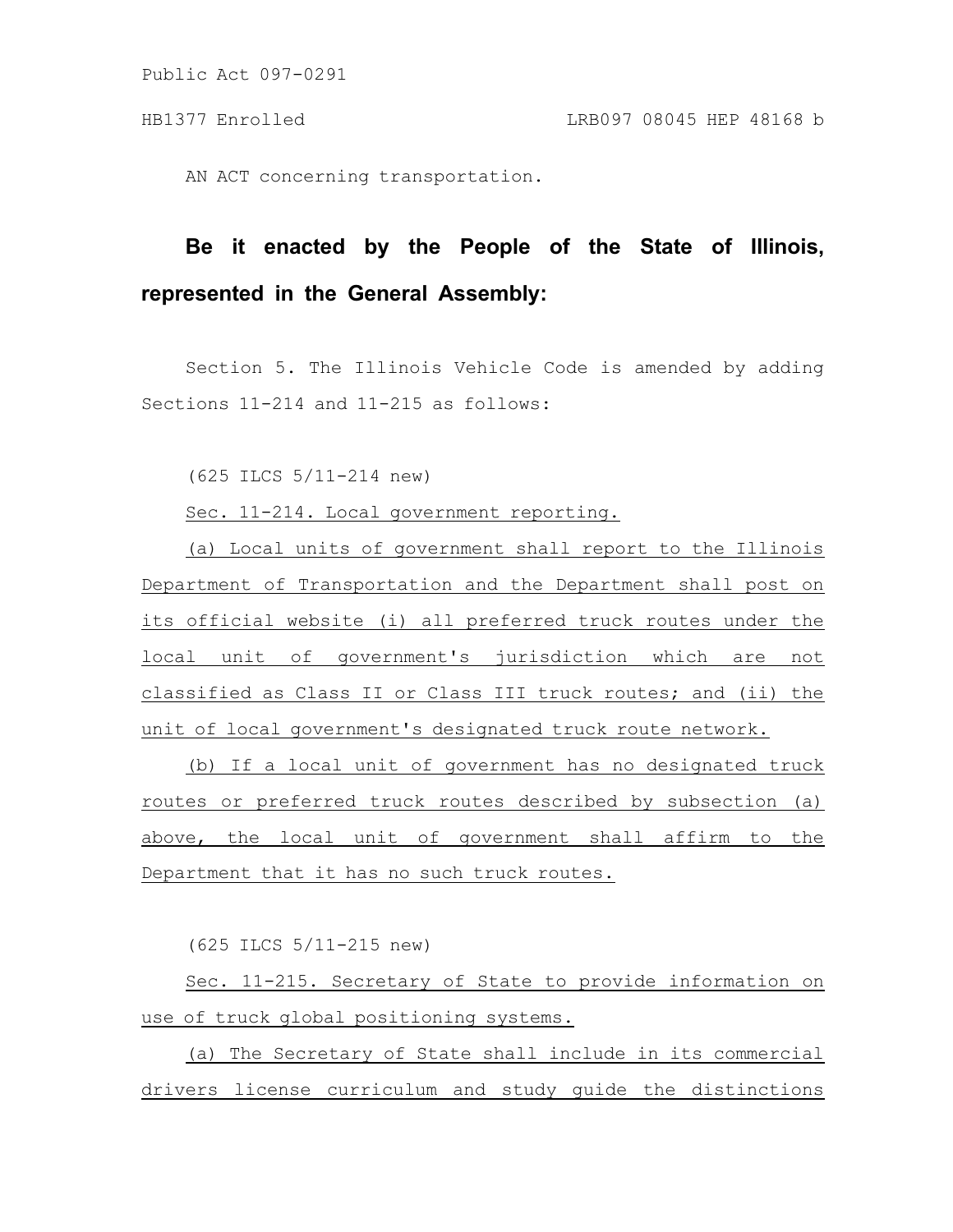Public Act 097-0291

between utilizing a truck-attributed global positioning system device and other non-truck-attributed global positioning system devices.

(b) The Secretary of State shall develop a brochure regarding the distinctions between utilizing a truck-attributed global positioning system device and other non-truck-attributed global positioning system devices and shall make this brochure available at all Secretary of State facilities where an applicant may obtain or renew a commercial drivers license.

Section 99. Effective date. This Act takes effect January 1, 2012.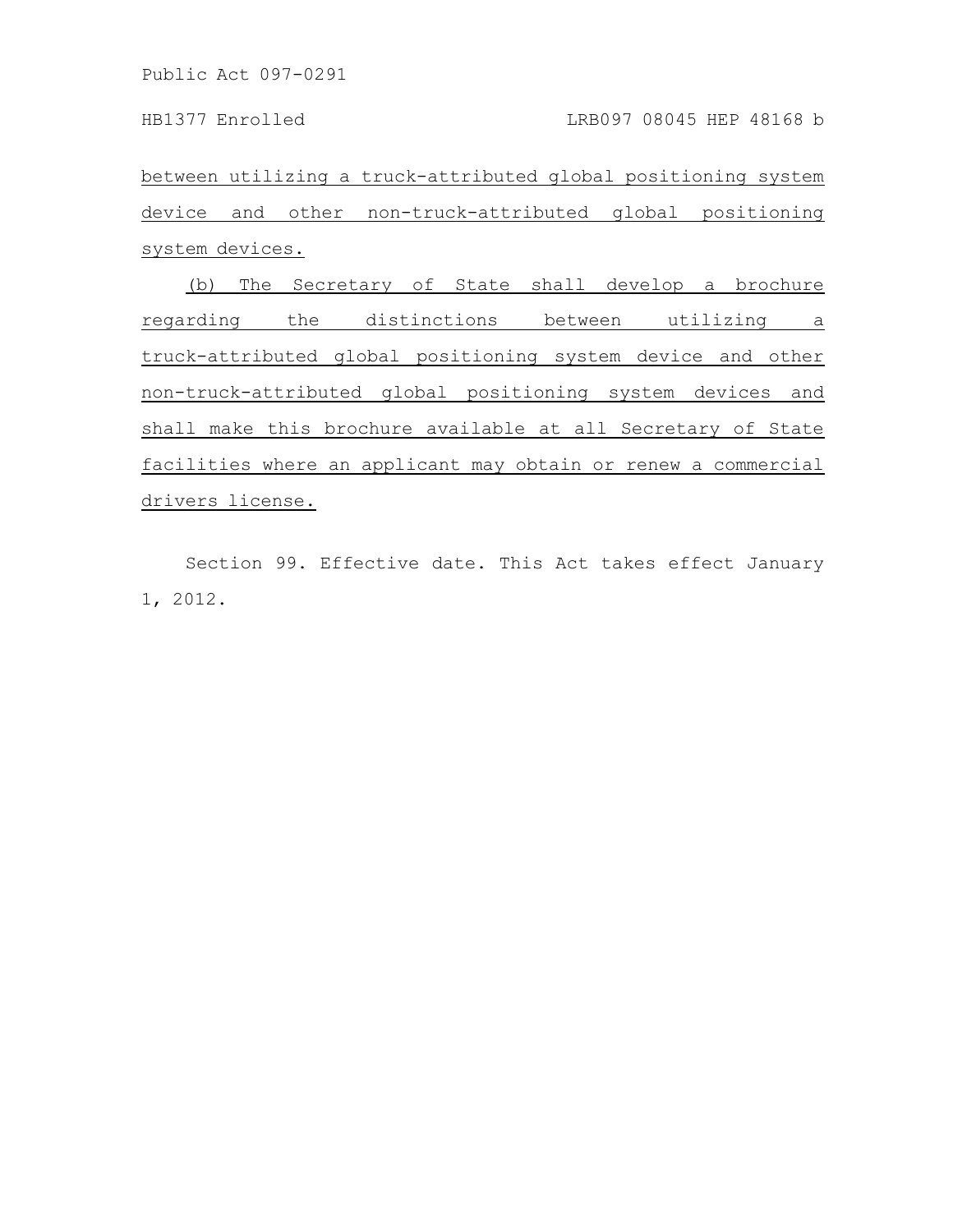# **Designated and Preferred Truck Routes**

**User Manual**

This document is intended to assist the users of the Illinois Department of Transportation Designated and Preferred Truck Routes web application. It details the steps to add, delete, manage and view the Designated and Preferred Truck Routes in Illinois.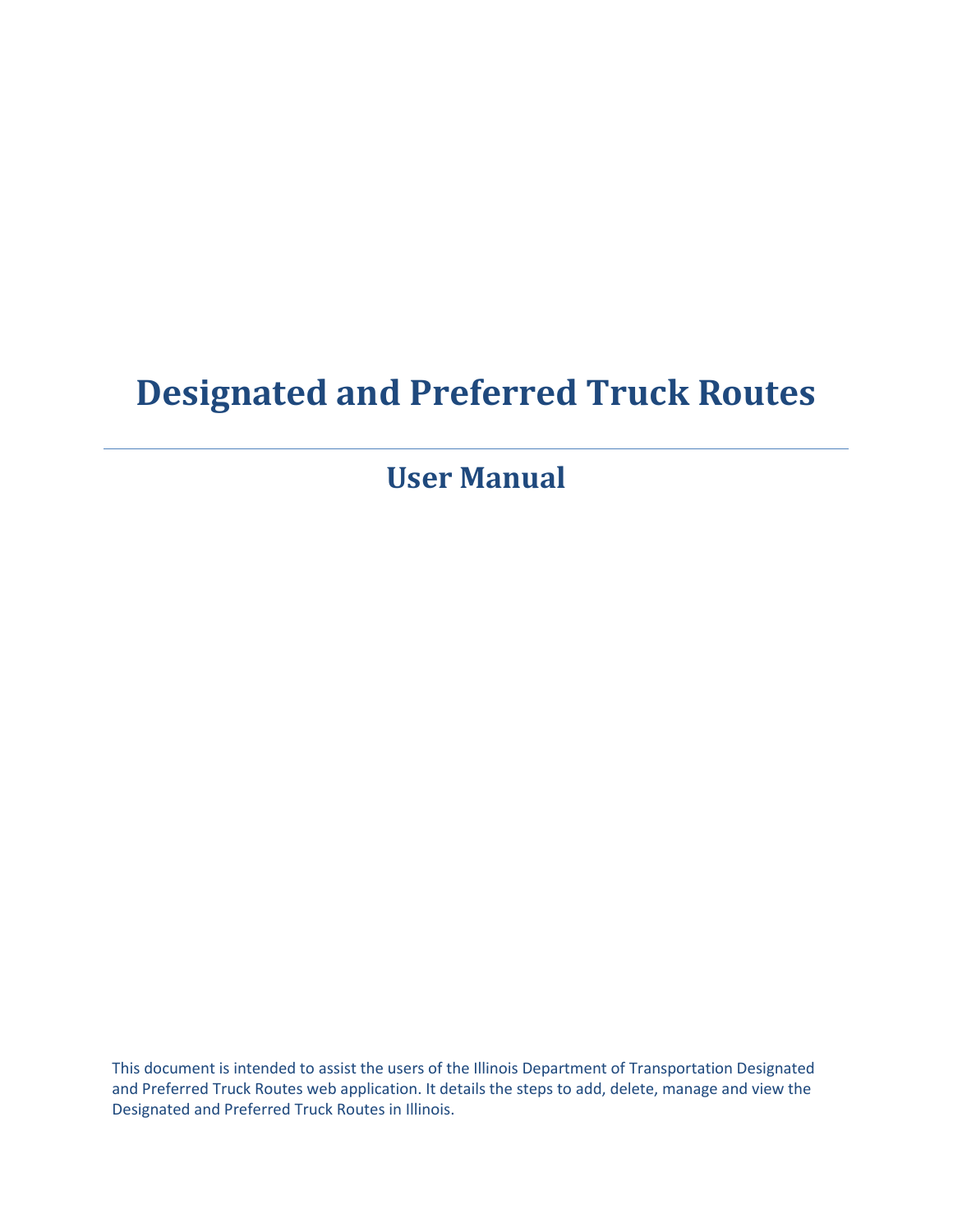### **Table of Contents**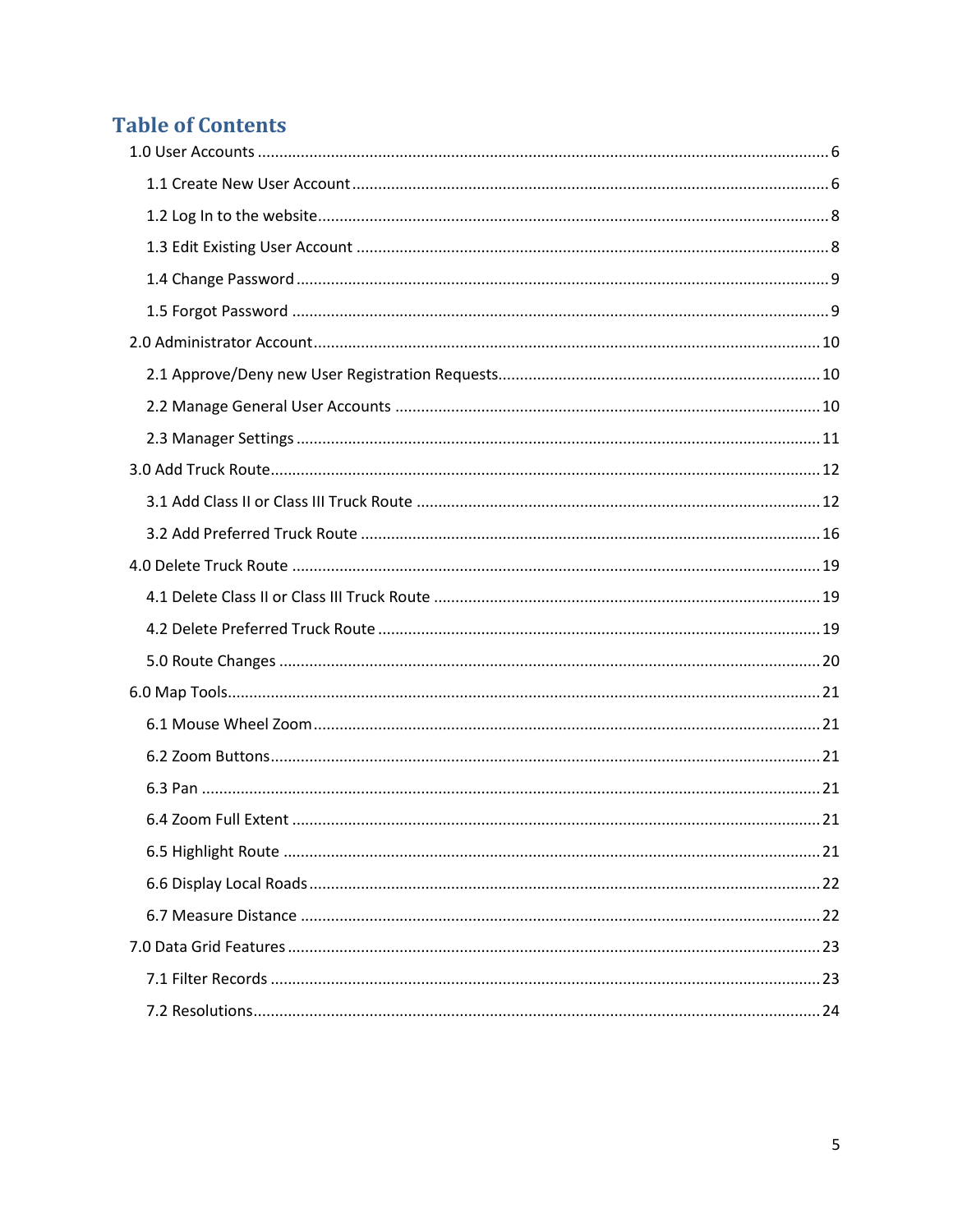#### <span id="page-6-0"></span>**1.0 User Accounts**

#### <span id="page-6-1"></span>**1.1 Create New User Account**

To create a new user account, click on the Register link on the Log In page. The registration process involves three steps of entering information – User Information; Agency Information; and Account Information. Required data items are indicated with a red asterisk. To create the new user account with Administrative permissions, check the User Account Manager option in Step 1.

#### Step 1 - User Information

Enter First Name, Last Name and Phone Number (click User Account Manager if applicable) then click the 'Next' button.

| <b>USER INFORMATION (STEP 1 OF 3)</b>              |
|----------------------------------------------------|
| Use the form below to enter your user information. |
| * - Indicates required item.                       |
| <b>User Information</b><br>First Name:             |
| Enter your first name here                         |
| Last Name: *                                       |
| Enter your last name here                          |
| Phone:                                             |
| (555) 555-5555                                     |
| User Account Manager                               |
| Next                                               |

#### Step 2 - Agency Information

Select a Jurisdiction Type, the applicable Agency then click the 'Next' button.

| <b>AGENCY INFORMATION (STEP 2 OF 3)</b>              |
|------------------------------------------------------|
| Use the form below to enter your agency information. |
| * - Indicates required item.                         |
| <b>Agency Information</b><br>Jurisdiction:           |
| Select your Jurisdiction                             |
| Agency:                                              |
| Select your Agency<br>v                              |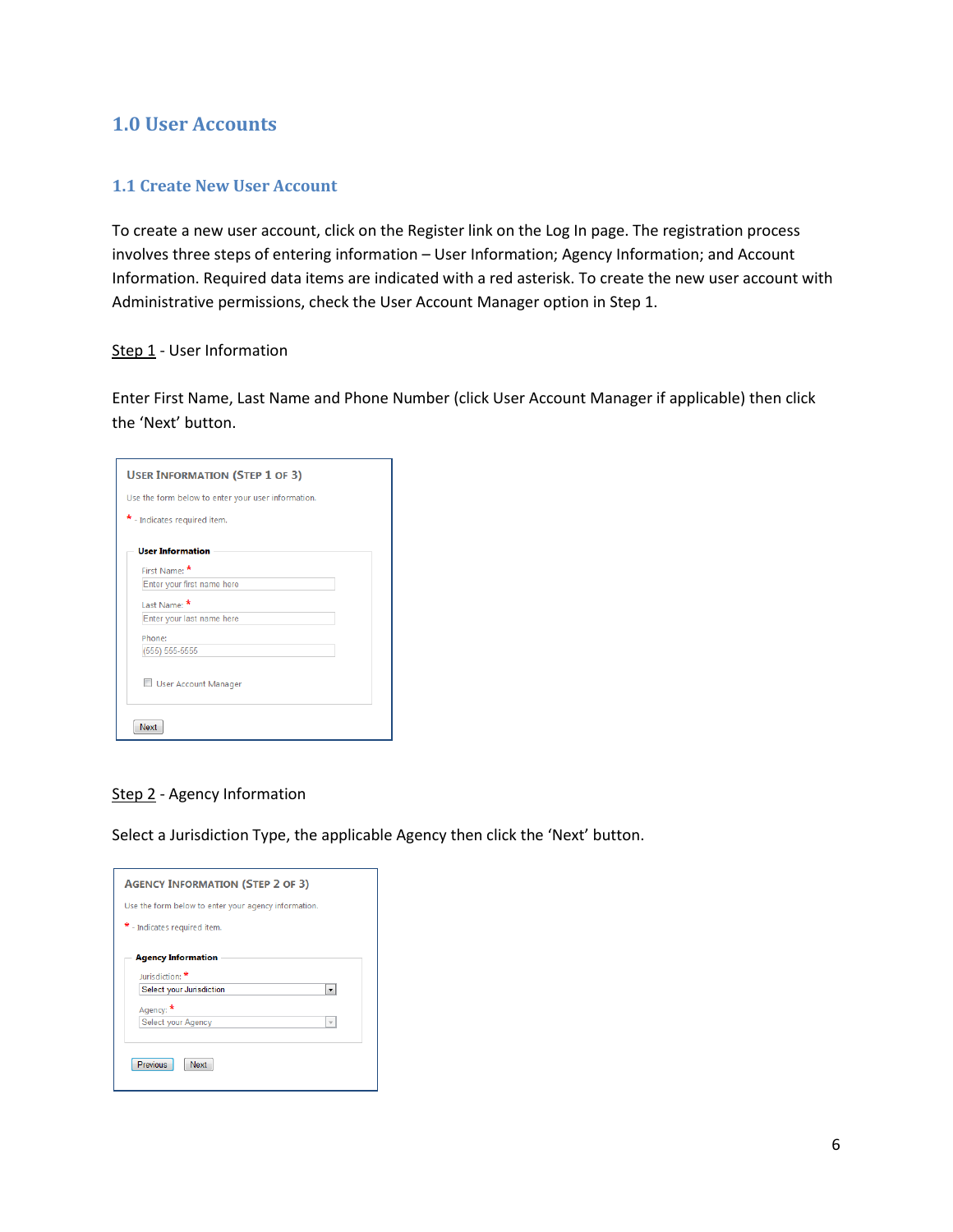#### Step 3 - Account Information

Enter an e-mail address and set an account password then click the 'Create User' button. Users with an IDOT domain account have the option of using their IDOT email and domain password or a different email account. Note that to Log In with an IDOT domain account, the user must be on the IDOT network, either through the office network or VPN access while offsite.

| <b>CREATE A NEW ACCOUNT (STEP 3 OF 3)</b>                         |
|-------------------------------------------------------------------|
| Use the form below to create a new account.                       |
| Passwords are required to be a minimum of 6 characters in length. |
| * - Indicates required item.                                      |
| <b>Account Information</b><br>$F$ -mail: $*$<br>Confirm F-mail: * |
| Password:<br>Confirm Password: *                                  |
| <b>Create User</b>                                                |

A summary page appears listing the registration details entered.



Once submitted, the registration request will be forwarded on to an Administrator for the Agency or an IDOT District Engineer for approval. The account will not be enabled until an Administrator approves the request. An email will be sent to the email address entered during registration to inform the user the account has been enabled.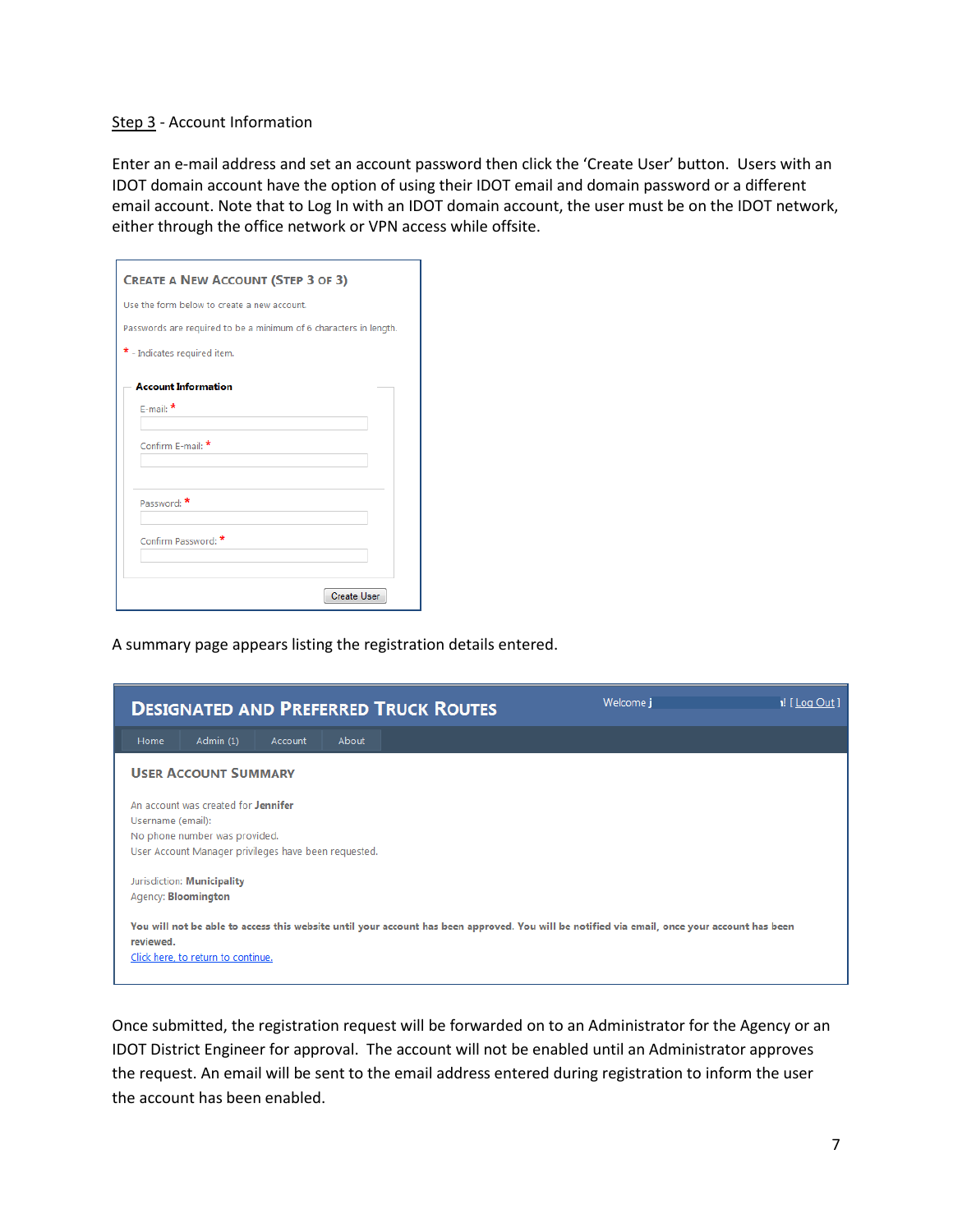#### <span id="page-8-0"></span>**1.2 Log In to the website**

To Log In to the website and use the truck routes application, enter the User Name and Password for the user account. Optionally, check the 'Keep me logged in' option to remain logged in to the system until the Log Out option in the top right corner of the application is clicked. The user will automatically be logged in to the system each time an internet browser window is opened.

| <b>Log IN</b>                                                                   |  |        |
|---------------------------------------------------------------------------------|--|--------|
| Please enter your username and password. Register if you don't have an account. |  |        |
| <b>Account Information</b>                                                      |  |        |
| Username:                                                                       |  |        |
|                                                                                 |  |        |
| Password:                                                                       |  |        |
|                                                                                 |  |        |
| Keep me logged in                                                               |  |        |
|                                                                                 |  |        |
|                                                                                 |  | Log In |

#### <span id="page-8-1"></span>**1.3 Edit Existing User Account**

To edit an existing user account, click on the Edit link located at the bottom of the Agency Information section on the Account screen. The Agency Information becomes editable with 'Update' and 'Cancel' options. To save any changes to the Agency Information, click 'Update'. Click 'Cancel' to keep the Agency Information the same and exit edit mode.

The Agency is also able to indicate, via a checkbox, that the Jurisdiction does not have any Preferred Truck Routes to report.

#### **MY ACCOUNT**

**Agency Information** 

| <b>Agency Name</b>                  | Illinois Department of<br>Transportation |
|-------------------------------------|------------------------------------------|
| <b>Address</b>                      | 2300 S. Dirksen Parkway                  |
| Address 2                           |                                          |
| City                                | Springfield                              |
| Postal Code                         | 62764                                    |
| Phone                               | 2177827820                               |
| Fmail                               |                                          |
| Website                             | http://www.dot.state.il.us               |
| No Preferred<br><b>Truck Routes</b> |                                          |
| Edit                                |                                          |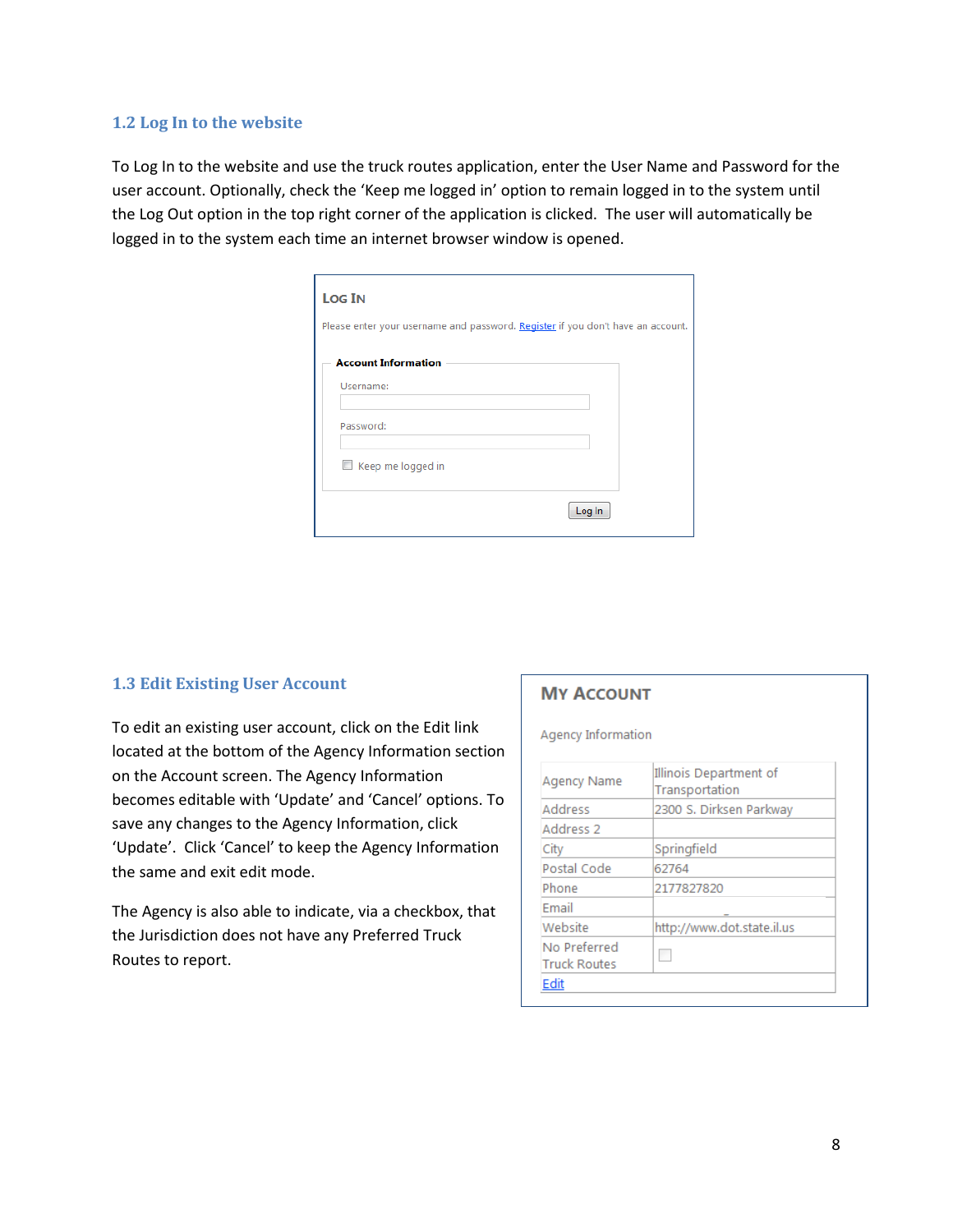#### <span id="page-9-0"></span>**1.4 Change Password**

A user can change their account password on the My Account screen.

| Change Password           |  |
|---------------------------|--|
| Change Your Password      |  |
| Password:                 |  |
| New Password:             |  |
| Confirm New Password:     |  |
| Change Password<br>Cancel |  |
|                           |  |

To change the user account password:

- Enter the current password
- Enter the new password
- Re-enter the new password
- Click the 'Change Password' button

#### <span id="page-9-1"></span>**1.5 Forgot Password**

To retrieve a forgotten password, click the 'I forgot my password' link on the Log In screen. A textbox will appear for the user to enter their User Name (email address) to receive their password. An email with a temporary password will be sent from the system to the User Name (email address) entered. Once logged in, the User can change their password using the steps detailed in Section 1.4 above.

| I forgot my password. |                                                                         |
|-----------------------|-------------------------------------------------------------------------|
|                       | Forgot Your Password?<br>Enter your User Name to receive your password. |
| User Name:            |                                                                         |
|                       | Submit                                                                  |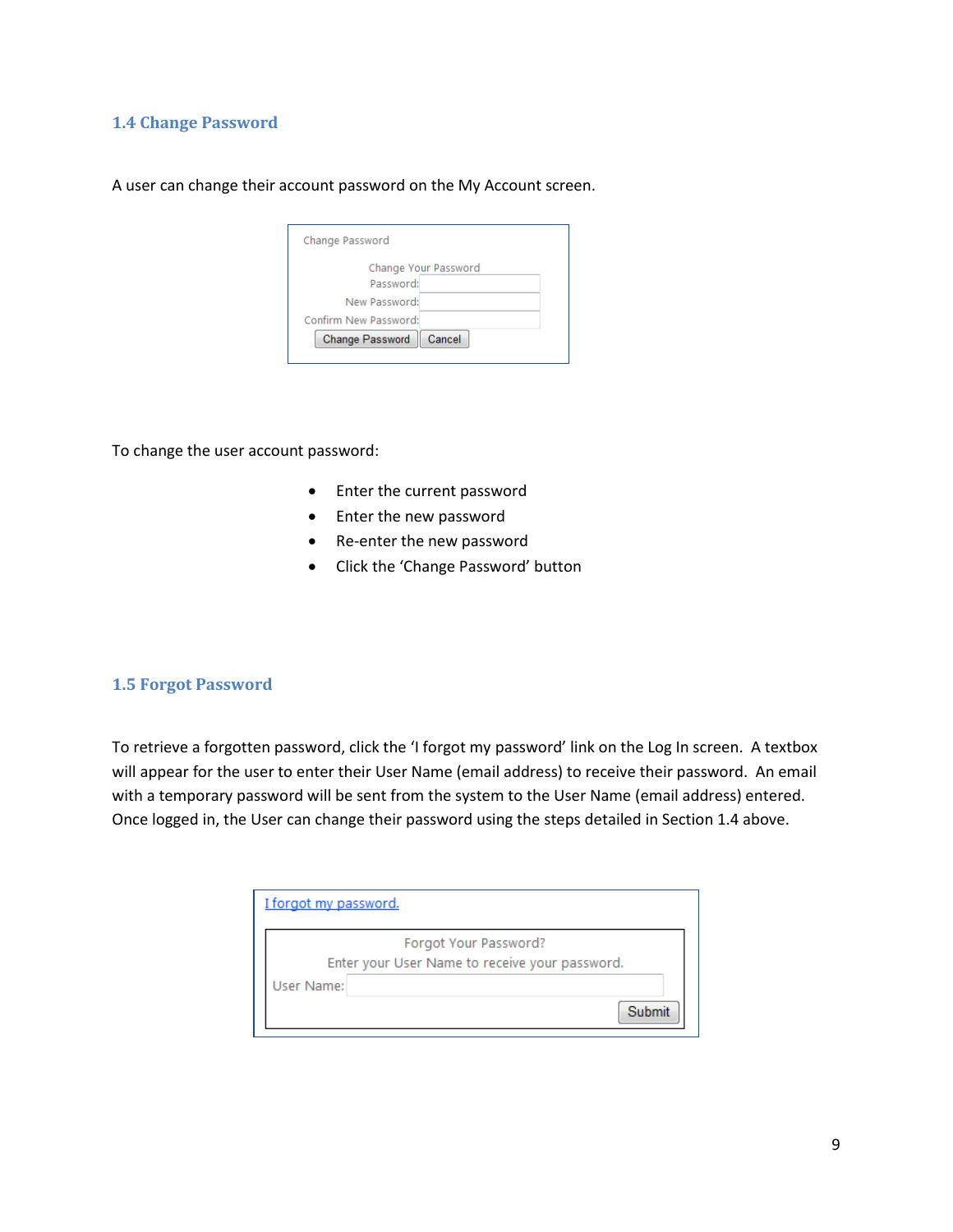#### <span id="page-10-0"></span>**2.0 Administrator Account**

#### <span id="page-10-1"></span>**2.1 Approve/Deny new User Registration Requests**

Any registration requests from General users within the Administrator's Jurisdiction will be listed on the Admin page under 'Accounts Waiting Approval'. An Administrative user will approve or deny the registration request.

| Home   | Admin (1)                        | Account                                    | About |                         |                    |                     |  |
|--------|----------------------------------|--------------------------------------------|-------|-------------------------|--------------------|---------------------|--|
|        |                                  | <b>USER ACCOUNT MANAGER ADMINISTRATION</b> |       |                         |                    |                     |  |
|        | <b>Accounts Waiting Approval</b> |                                            |       |                         |                    |                     |  |
|        |                                  |                                            |       |                         |                    |                     |  |
|        | <b>Last Name First Name</b>      | <b>Agency Name</b>                         |       | <b>Username / Email</b> | <b>Create Date</b> | <b>Approve Deny</b> |  |
| Gorrie | Jenn                             | Cass County - Beardstown                   |       |                         | February 28, 2013  | U                   |  |

#### <span id="page-10-2"></span>**2.2 Manage General User Accounts**

The Admin page lists the user accounts the Administrator is currently managing. If there are no General User accounts to manage, the message 'No User Accounts to manage' will be displayed. If General User accounts exist for the Administrator, they will be displayed in a table. The Administrative User has the ability to Enable or Disable current General User accounts.

| Home                         | <b>Admin</b>                     | Approvals                                  | Account            | About                   |                         |                    |                     |   |       |                                  |
|------------------------------|----------------------------------|--------------------------------------------|--------------------|-------------------------|-------------------------|--------------------|---------------------|---|-------|----------------------------------|
|                              |                                  | <b>USER ACCOUNT MANAGER ADMINISTRATION</b> |                    |                         |                         |                    |                     |   |       |                                  |
|                              | <b>Accounts Waiting Approval</b> |                                            |                    |                         |                         |                    |                     |   |       |                                  |
|                              | Last Name First Name             | <b>Agency Name</b>                         |                    | <b>Username / Email</b> |                         | <b>Create Date</b> | <b>Approve Deny</b> |   |       |                                  |
| Gorrie                       | Jenn                             | Annawan                                    |                    |                         |                         | February 25, 2013  | Ø                   | Ø |       |                                  |
| Gorrie                       | Jenn                             | Cass County - Beardstown                   |                    |                         |                         | February 28, 2013  | Ø                   | ೞ |       |                                  |
| <b>Current User Accounts</b> |                                  |                                            |                    |                         |                         |                    |                     |   |       |                                  |
|                              | <b>Last Name First Name</b>      |                                            | <b>Agency Name</b> |                         | <b>Username / Email</b> |                    | <b>Create Date</b>  |   |       | Account Manager Enable / Disable |
| Gorrie                       | Jennifer                         | Cass                                       |                    |                         |                         |                    | October 8, 2012     |   | True  | ೞ                                |
| Conlon                       | <b>Jim</b>                       | Illinois Department of Transportation      |                    |                         |                         |                    | February 7, 2013    |   | True  | ☎                                |
| De Castro                    | Rey                              | Illinois Department of Transportation      |                    |                         |                         |                    | February 7, 2013    |   | False | $\boldsymbol{\Omega}$            |
| Gorrie                       | Jennifer                         | Illinois Department of Transportation      |                    |                         |                         |                    | February 7, 2013    |   | False | Ω                                |
| Maroon                       | Mike                             | Springfield                                |                    |                         |                         |                    | February 7, 2013    |   | True  | Ø                                |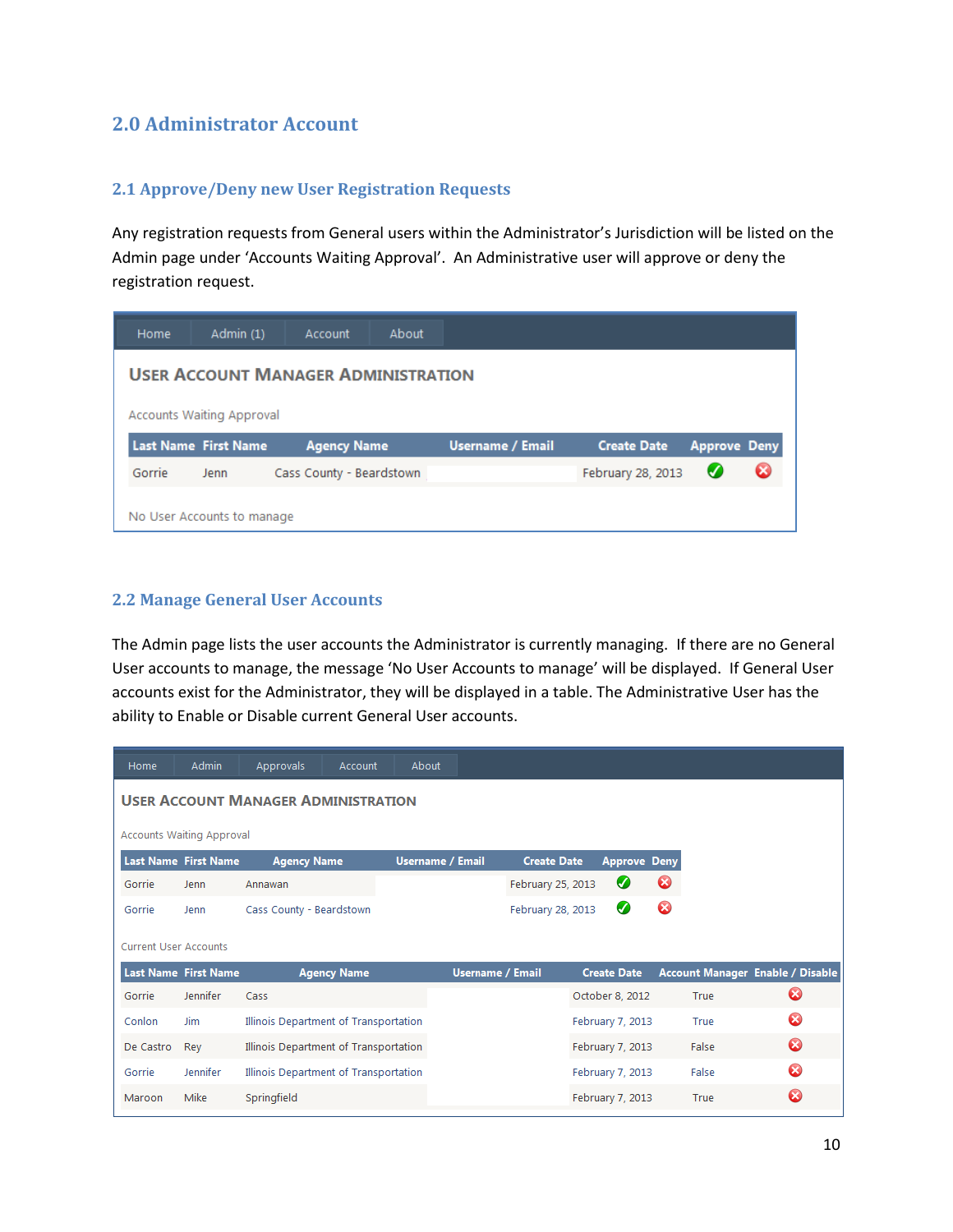#### <span id="page-11-0"></span>**2.3 Manager Settings**

Administrative users are able to control their email notifications by using the checkbox options on the My Account screen. Users can set preferences for the following options:

- $\checkmark$  Receive Administrative email notifications
- $\checkmark$  Receive Administrative Summary email notifications, once a week

After setting or changing the email preferences, click the 'Save Manager Settings' button to save the preferences.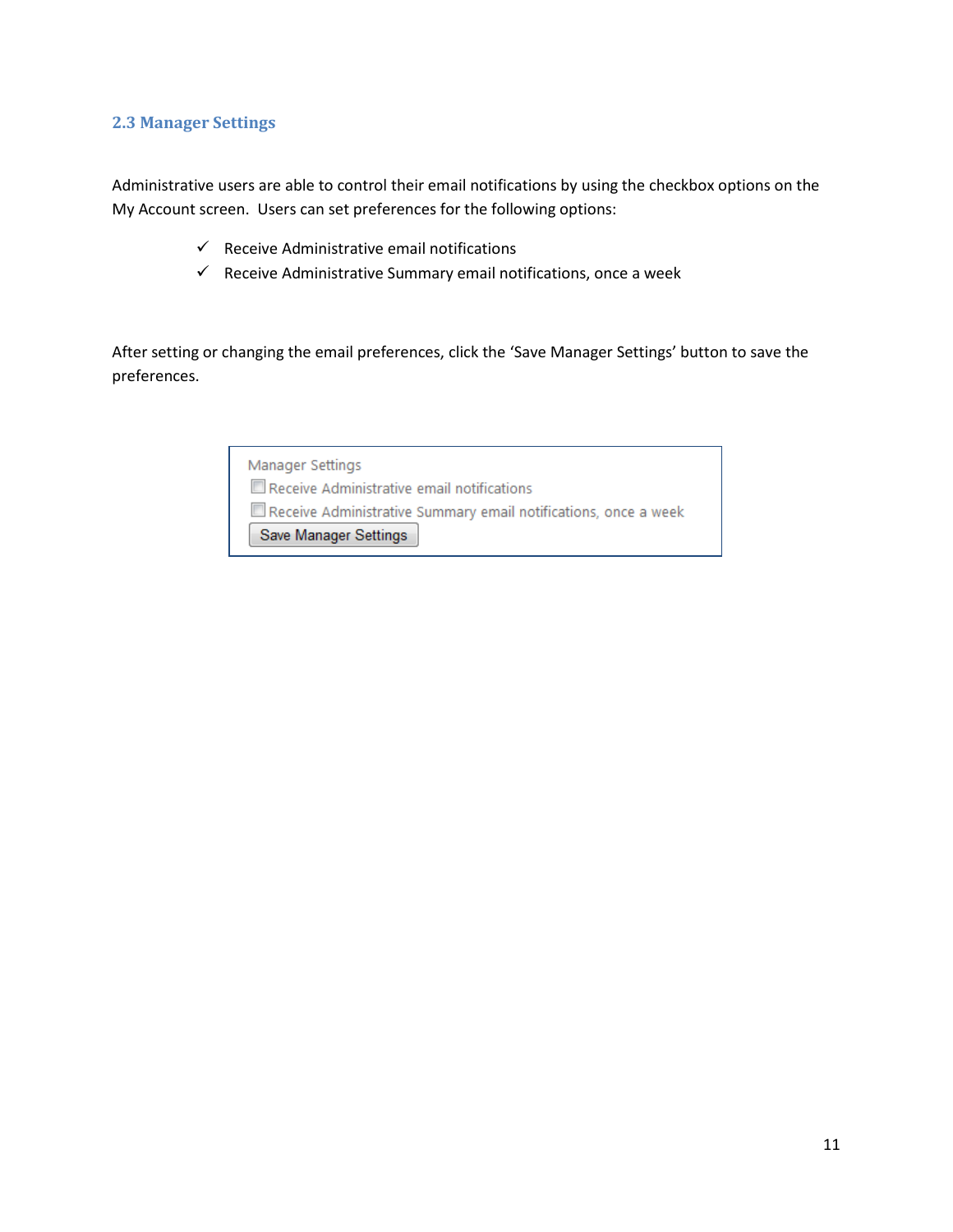#### <span id="page-12-0"></span>**3.0 Add Truck Route**

#### <span id="page-12-1"></span>**3.1 Add Class II or Class III Truck Route**

Note: Class II and Class III Truck Routes cannot be created on State jurisdiction roadways

a) To add a new Class II or Class III Truck Route, click 'Add new route' on the Toolbar on the Editor page.



b) Select 'Class II Designated Truck Route' or 'Class III Designated Truck Route' from the drop down on the dialog box that appears.

| <b>Add new route</b>                                          |
|---------------------------------------------------------------|
|                                                               |
|                                                               |
| To add a new Designated Truck Route or Preferred Truck Route, |
| please select the Class type below:                           |
| Class II Designated Truck Route                               |
| <b>Class II Designated Truck Route</b>                        |
| <b>Class III Designated Truck Route</b>                       |
| <b>Preferred Truck Route</b>                                  |
|                                                               |
| Please attach the <b>Resolution Document</b> below:           |
| Browse                                                        |
| Cancel<br>ОK                                                  |

c) Click the 'Browse' button to browse to the file location of the Resolution. If a Resolution does not exist, click 'Cancel' until a Resolution is available for the route. A Class II or Class III Truck Route cannot be added without a Resolution document. A message will appear informing the user a resolution must be attached to continue the Add process: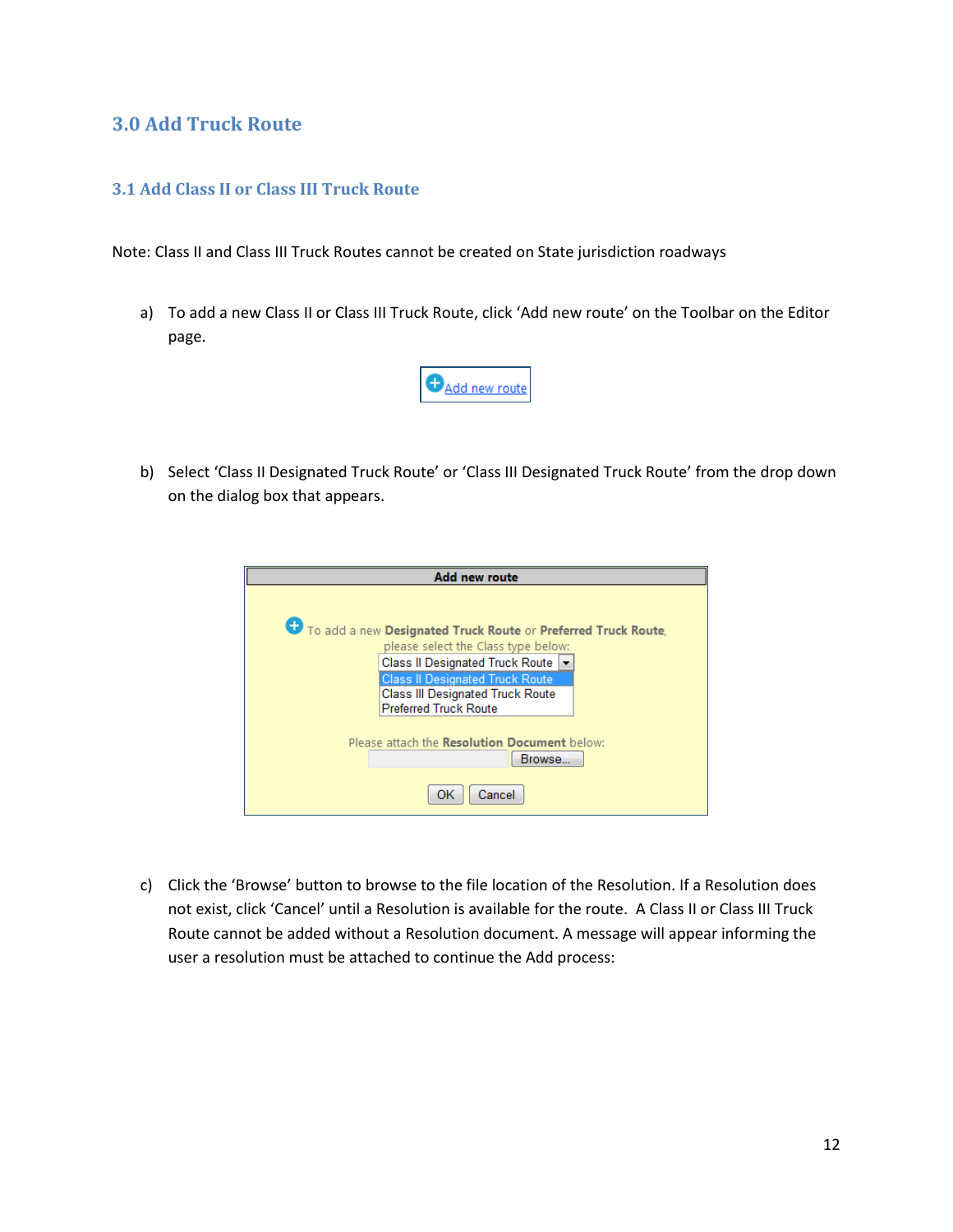| Add new route                                                 |
|---------------------------------------------------------------|
|                                                               |
|                                                               |
| To add a new Designated Truck Route or Preferred Truck Route, |
| please select the Class type below:                           |
| Class II Designated Truck Route ▼                             |
|                                                               |
|                                                               |
| Please select a resolution file to upload.                    |
| Please attach the <b>Resolution Document</b>                  |
| (required for Designated Truck Routes only) below:            |
| Browse                                                        |
|                                                               |
| <b>Street Name:</b>                                           |
| From Location:                                                |
| To Location:                                                  |
|                                                               |
| Cancel                                                        |

- d) Enter a Street Name, From Location and To Location. This information is required to add a new route.
- e) Click the 'OK' button once the required information has been entered.
- f) A new record has now been added to the data grid below the map. Click on the pencil icon on the new row in the data grid to change the map to edit mode. The pencil icon has now been replaced with a save icon.
- g) Click on the map to place the starting location of the route.

A green marker is placed at the mouse click location.

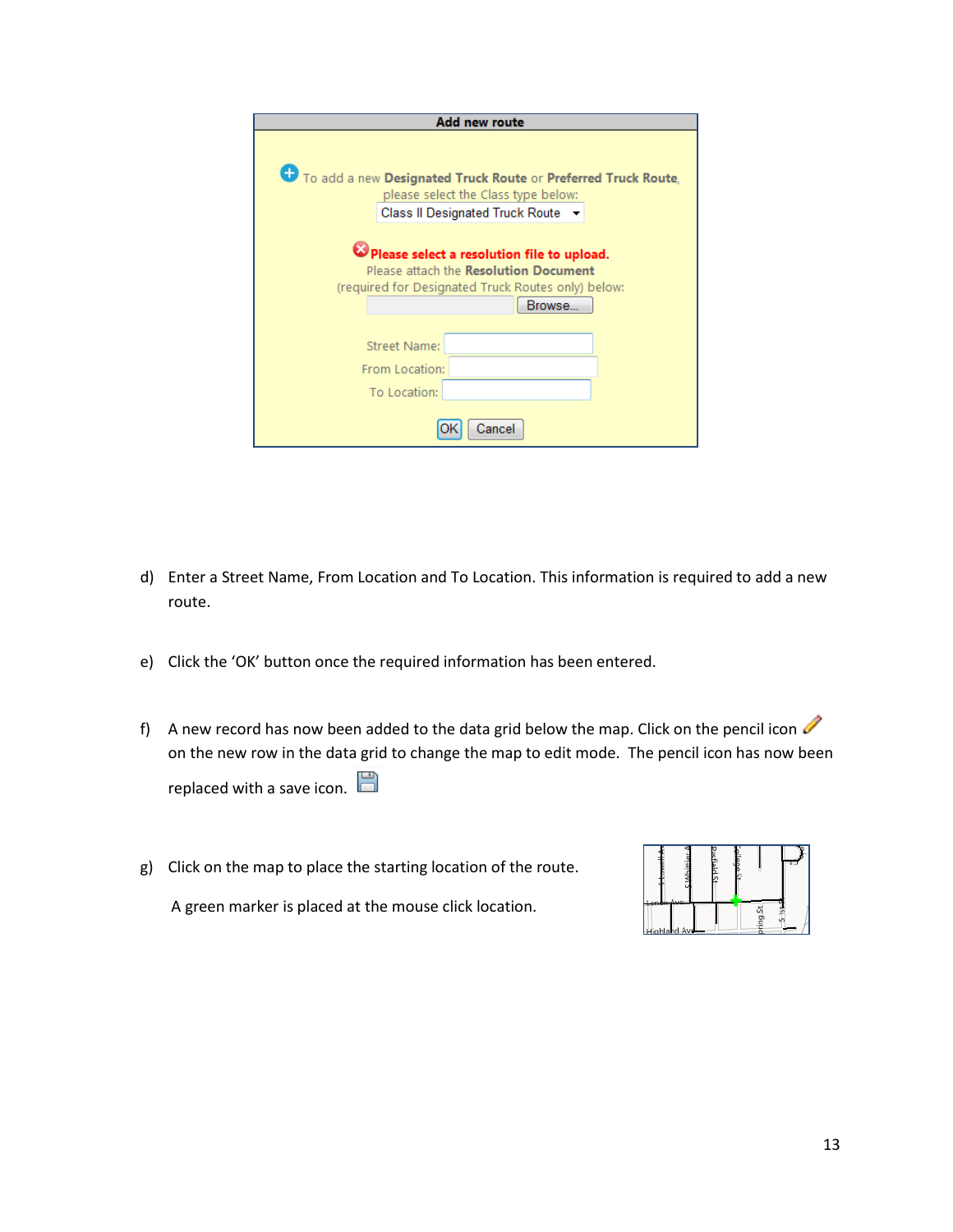h) Continue clicking on the map to add additional points along the route. A green marker will be placed at each point location and a blue line will appear indicating the route. Examples below:







To undo placement of a route point, click 'Undo last stop'. This will clear the last point clicked on the map. This tool will continue to remove the most recently placed point each time it is clicked.

To completely clear the route being created, click 'Reset map'.



Once the route has been drawn on the map as desired, save the route by clicking on the save icon for the record in the data grid.

The text 'Validating route…' will be displayed as the route is validated and then subsequently saved.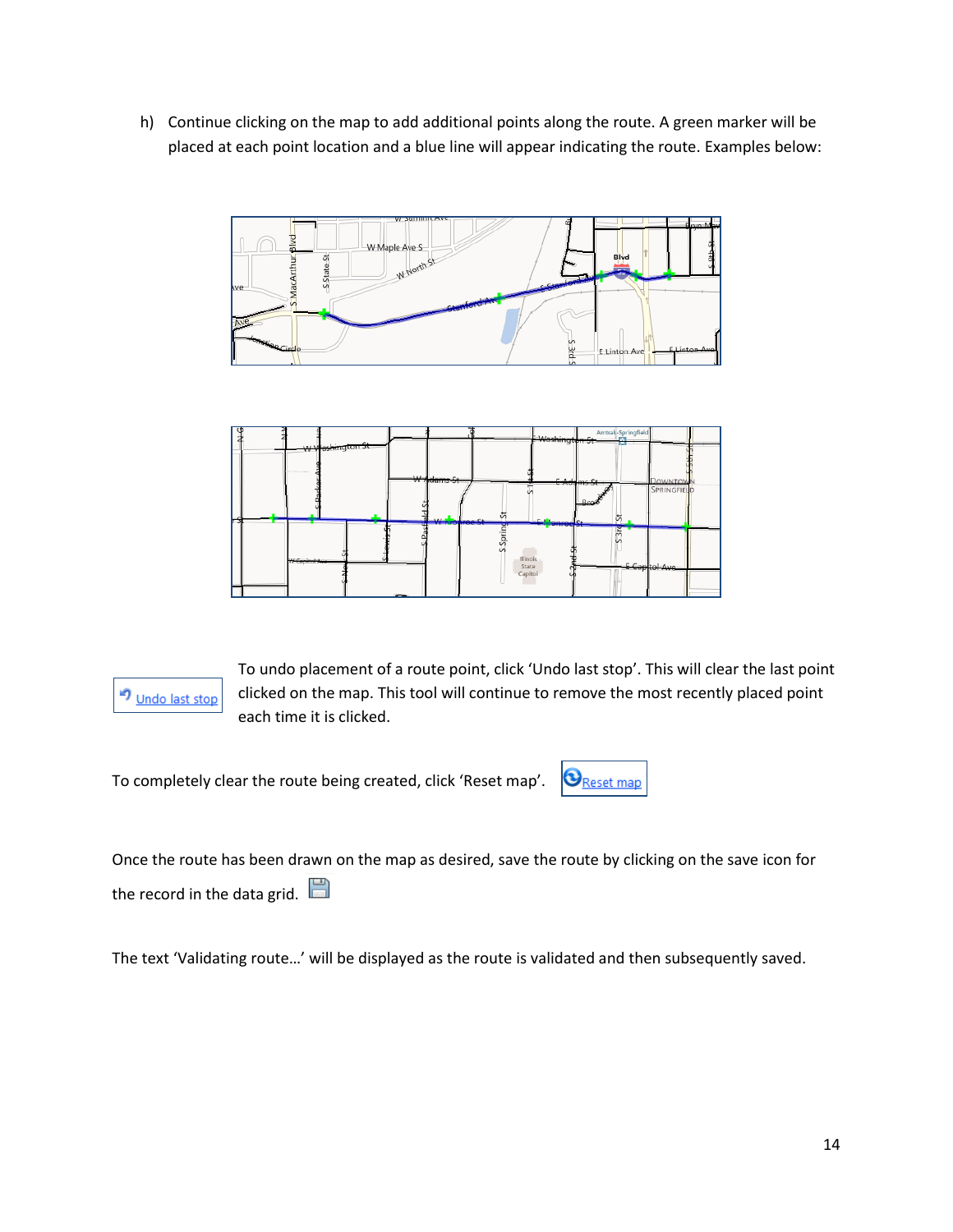Once the Route geometry, Route Name, From Name and To Name have all been confirmed, a message box will appear confirming that the route has been saved successfully.



If the route is not valid, a dialog box will appear requesting that the user redraw the route.



If the route includes roads not within the user's jurisdiction, an error message will appear.

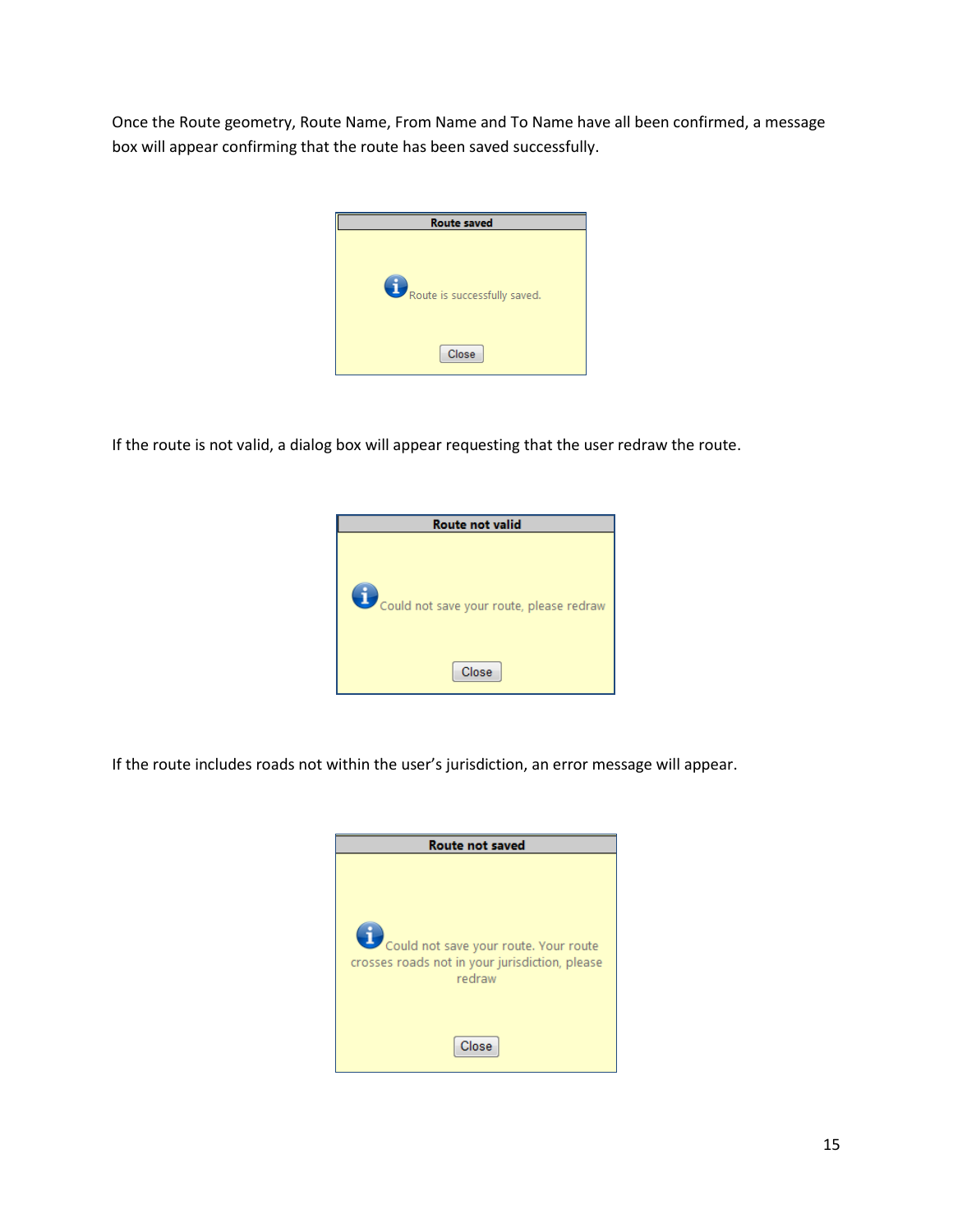#### <span id="page-16-0"></span>**3.2 Add Preferred Truck Route**

Note: Preferred Truck Routes cannot be created on State jurisdiction roadways or be coincident with Class II or Class III Designated Truck Routes. If a Preferred Truck Route crosses a Designated Route the Preferred Route will be split into two routes where it crosses the Designated Route.

a) To add a new Preferred Truck Route, click 'Add new route' on the Toolbar on the Editor page.



b) Select 'Preferred Truck Route' from the drop down on the dialog box that appears.

| <b>Add new route</b>                                                                                                                                                                                                                                     |
|----------------------------------------------------------------------------------------------------------------------------------------------------------------------------------------------------------------------------------------------------------|
| To add a new Designated Truck Route or Preferred Truck Route,<br>please select the Class type below:<br>Class II Designated Truck Route  ▼<br>Class II Designated Truck Route<br><b>Class III Designated Truck Route</b><br><b>Preferred Truck Route</b> |
| Please attach the Resolution Document below:<br>Browse                                                                                                                                                                                                   |
| Cancel<br>OK                                                                                                                                                                                                                                             |

- c) A resolution is not required to add a Preferred Truck Route but is optional. If a resolution is to be added, click the 'Browse' button to locate the resolution document.
- d) Enter a Street Name, From Location and To Location. This information is required to add a new route.
- e) Click the 'OK' button once the required information has been entered.
- f) A new record has now been added to the data grid below the map. Click on the pencil icon on the new row in the data grid to change the map to edit mode. The pencil icon has now been replaced with a save icon.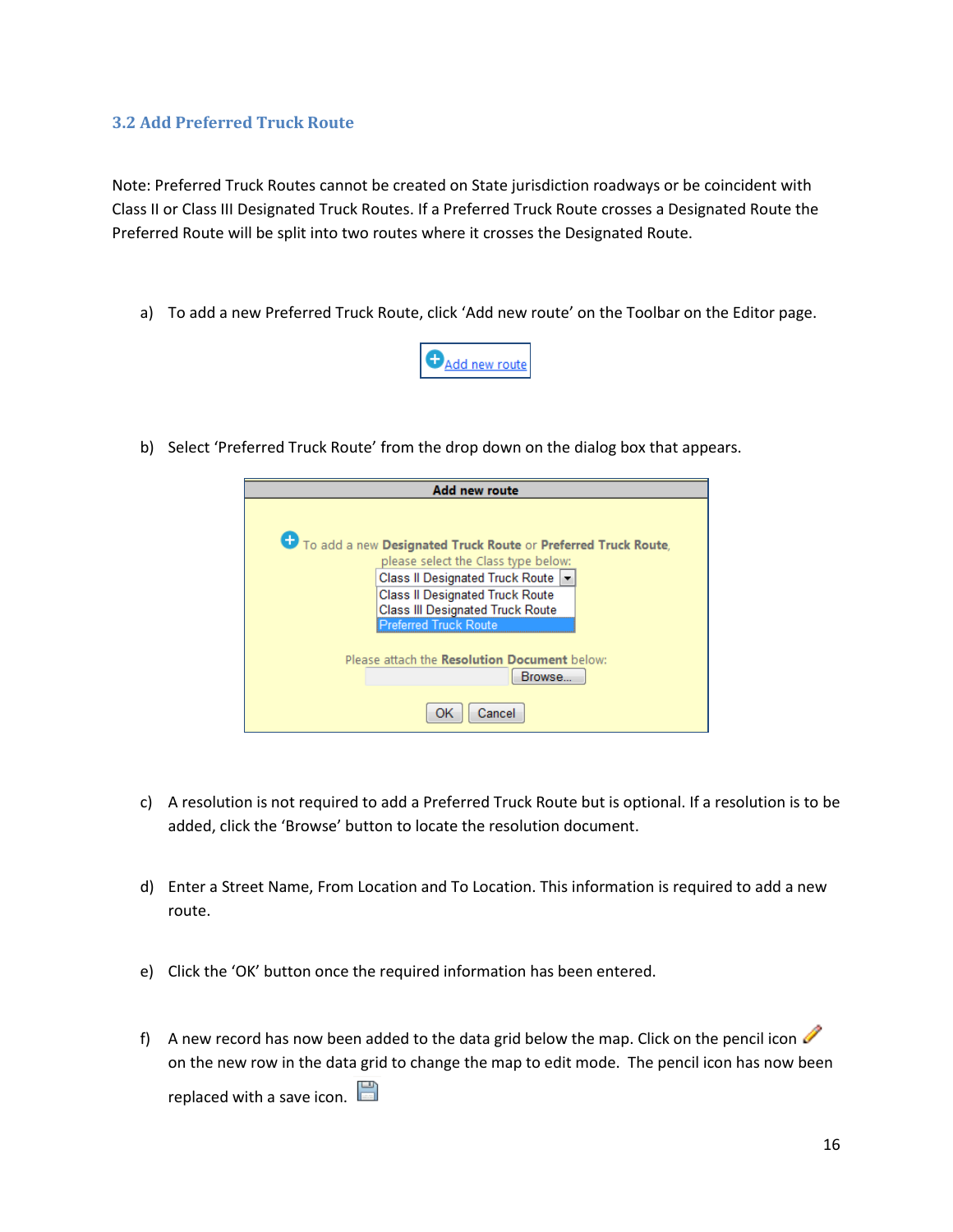g) Click on the map to place the starting location of the route.

A green marker is placed at the mouse click location.



h) Continue clicking on the map to add additional points along the route. A green marker will be placed at each point location and a blue line will appear indicating the route.







To undo placement of a route point, click 'Undo last stop'. This will clear the last point clicked on the map. This tool will continue to remove the most recently placed point each time it is clicked.

To completely clear the route being created, click 'Reset map'.

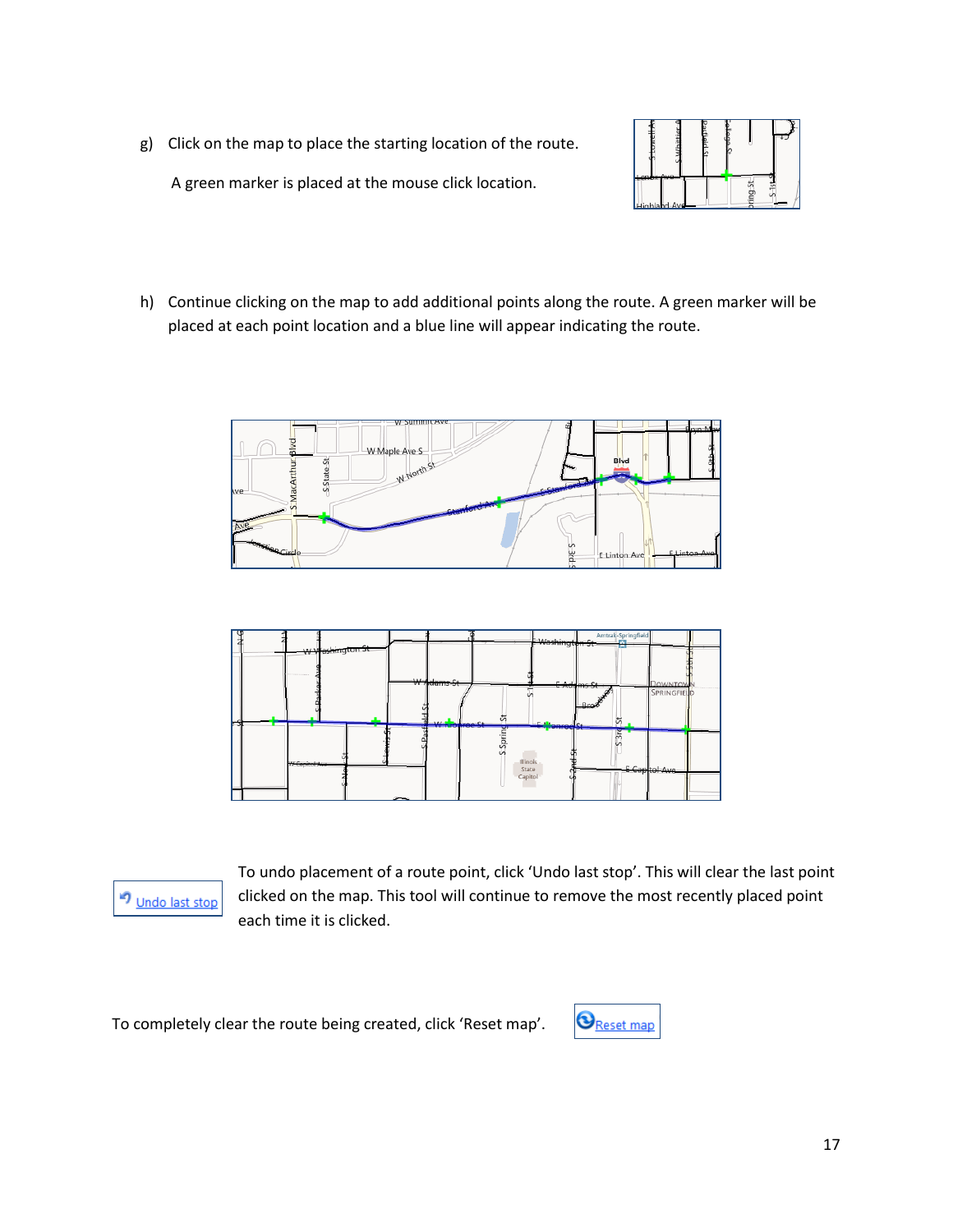Once the route has been drawn on the map as desired, save the route by clicking on the save icon for the record in the data grid.

The text 'Validating route…' will be displayed as the route is validated and then subsequently saved.

Once the Route geometry, Route Name, From Name and To Name have all been confirmed, a message box will appear confirming that the route has been saved successfully.

| <b>Route saved</b>           |
|------------------------------|
| Route is successfully saved. |
| Close                        |

If the route is not valid, a dialog box will appear requesting that the user redraw the route.



If the route includes roads not within the user's jurisdiction, an error message will appear.

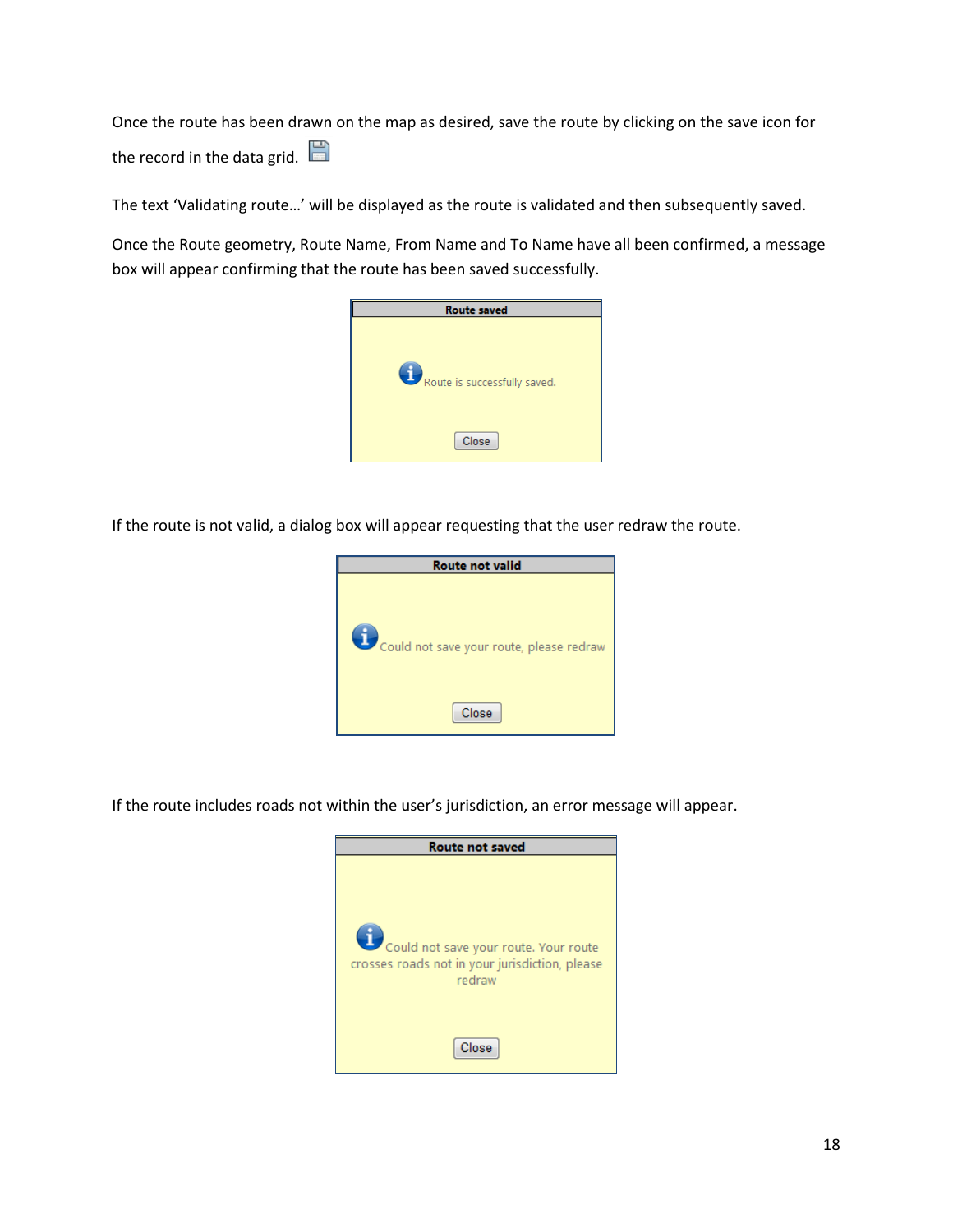#### <span id="page-19-0"></span>**4.0 Delete Truck Route**

#### <span id="page-19-1"></span>**4.1 Delete Class II or Class III Truck Route**

To delete a Class II or Class III Truck Route, click the delete icon  $\bullet$  on the row in the data grid. A Resolution is required to delete a Class II or Class III Truck Route. In the confirmation dialog box that appears, click the 'Browse' button to attach the Resolution document. Click 'OK' after attaching the document. Click 'Cancel' to dismiss the delete operation.



#### <span id="page-19-2"></span>**4.2 Delete Preferred Truck Route**

To delete a Preferred Truck Route, click the delete icon  $\bullet$  on the row in the data grid. A confirmation dialog box appears. Click 'OK' to continue with the deletion or click 'Cancel' to dismiss the delete operation.

| <b>Delete route</b>               |
|-----------------------------------|
|                                   |
|                                   |
|                                   |
| Do you want to delete this route? |
| [OK]<br>Cancel                    |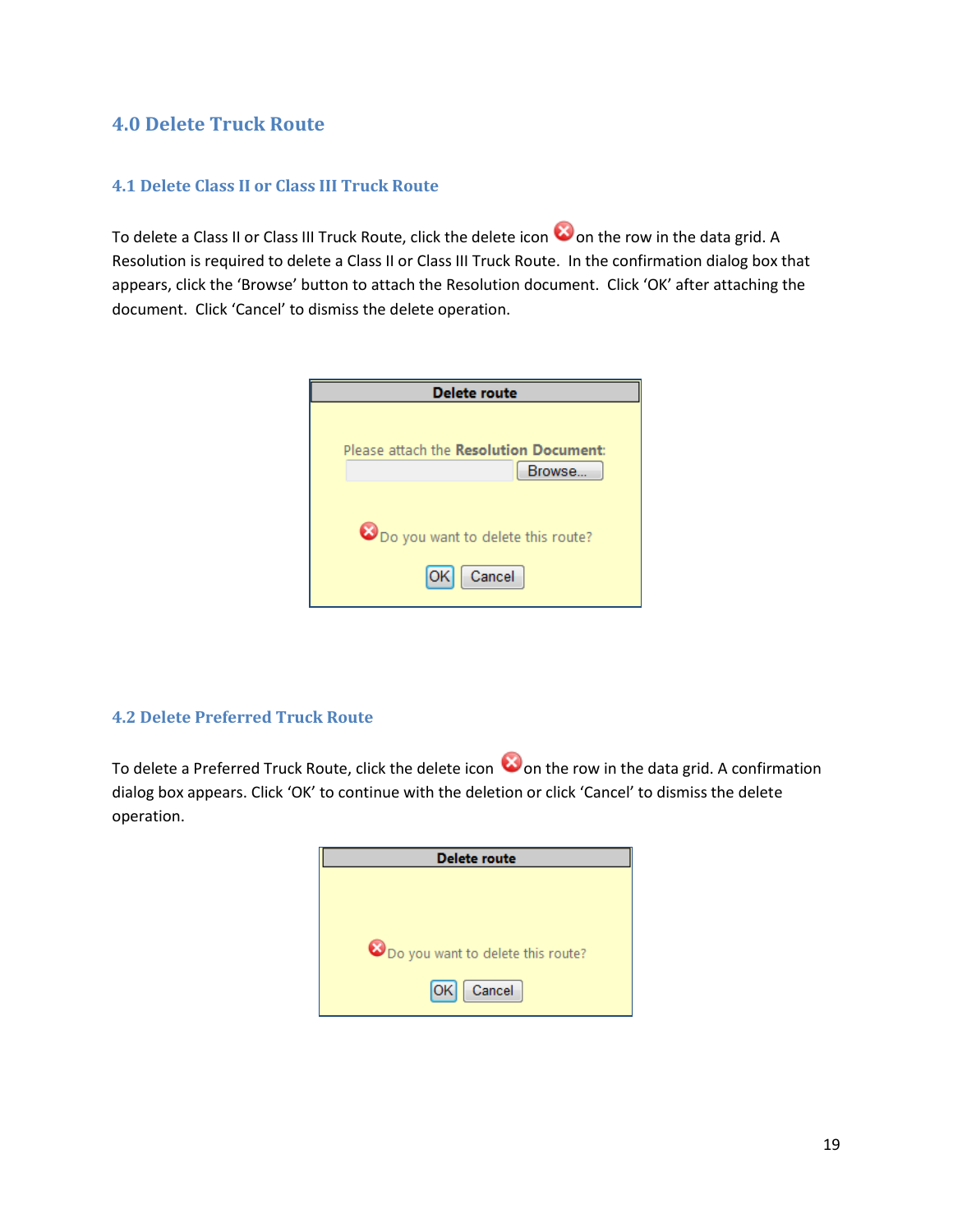#### <span id="page-20-0"></span>**5.0 Route Changes**

Each time a new route is added or an existing route is deleted, an Approver must Approve or Deny the change. This user will either be an IDOT District Engineer or an IDOT Central Office employee.

The number of pending Route Changes will be designated on the Approvals tab for the Approver user account.



The Approval Status of all routes is also displayed in the data grid on the Main Mapping page. Users will see the Approval Status of all routes they have access to.

| Routes |    |                                  |               |                      |            |                                       |                     |              |                        |
|--------|----|----------------------------------|---------------|----------------------|------------|---------------------------------------|---------------------|--------------|------------------------|
|        |    | <b>Feature Delete Resolution</b> | <b>Street</b> | <b>From</b>          | To         | <b>Agency</b>                         | <b>Date Created</b> | <b>Class</b> | <b>Approval Status</b> |
|        | ပေ |                                  | $\Pi$         | <b>Veterans Pkwy</b> | I4         | Illinois Department of Transportation | 04/02/2013          | Preferred    | Not Approved           |
|        | ×  |                                  | Ellington Rd  | <b>IL96</b>          | 36th<br>St | Illinois Department of Transportation | 03/20/2013          | Preferred    | Approved               |
|        | æ  |                                  | $I-57$        | Windsor              | Kirby      | Illinois Department of Transportation | 03/29/2013          | Preferred    | Not Approved           |
|        | Ø  |                                  | <b>I55</b>    | Toronto              | 6th        | Illinois Department of Transportation | 04/02/2013          | Preferred    | Not Approved           |

The Approvals screen is very similar to the Main mapping page. The main difference is that the Approver user will be able to approve a route by checking the green check mark in the data grid. The Approver is also able to view the associated resolution and Zoom to the Feature.

|                  |   | Springfield                       | a             | Centerville<br>Houston |       | 2010 NAVTEQ CONSTITUTION Microsoft Corporation Car Cast<br>Cape Girardeau |                     |              |
|------------------|---|-----------------------------------|---------------|------------------------|-------|---------------------------------------------------------------------------|---------------------|--------------|
| Map <sup>2</sup> |   |                                   |               |                        |       |                                                                           |                     |              |
| Routes           |   |                                   |               |                        |       |                                                                           |                     |              |
|                  |   | <b>Feature</b> Approve Resolution | <b>Street</b> | From                   | To    | Agency                                                                    | <b>Date Created</b> | <b>Class</b> |
| $\rightarrow$    | V | $\mathbb{E}$                      | $\Pi$         | Veterans Pkwy          | I4    | Illinois Department of Transportation                                     | 04/02/2013          | Preferred    |
| $\rightarrow$    | Ø | E                                 | $I-57$        | Windsor                | Kirby | Illinois Department of Transportation                                     | 03/29/2013          | Preferred    |
| →                | Ø | e                                 | <b>I55</b>    | Toronto                | 6th   | Illinois Department of Transportation                                     | 04/02/2013          | Preferred    |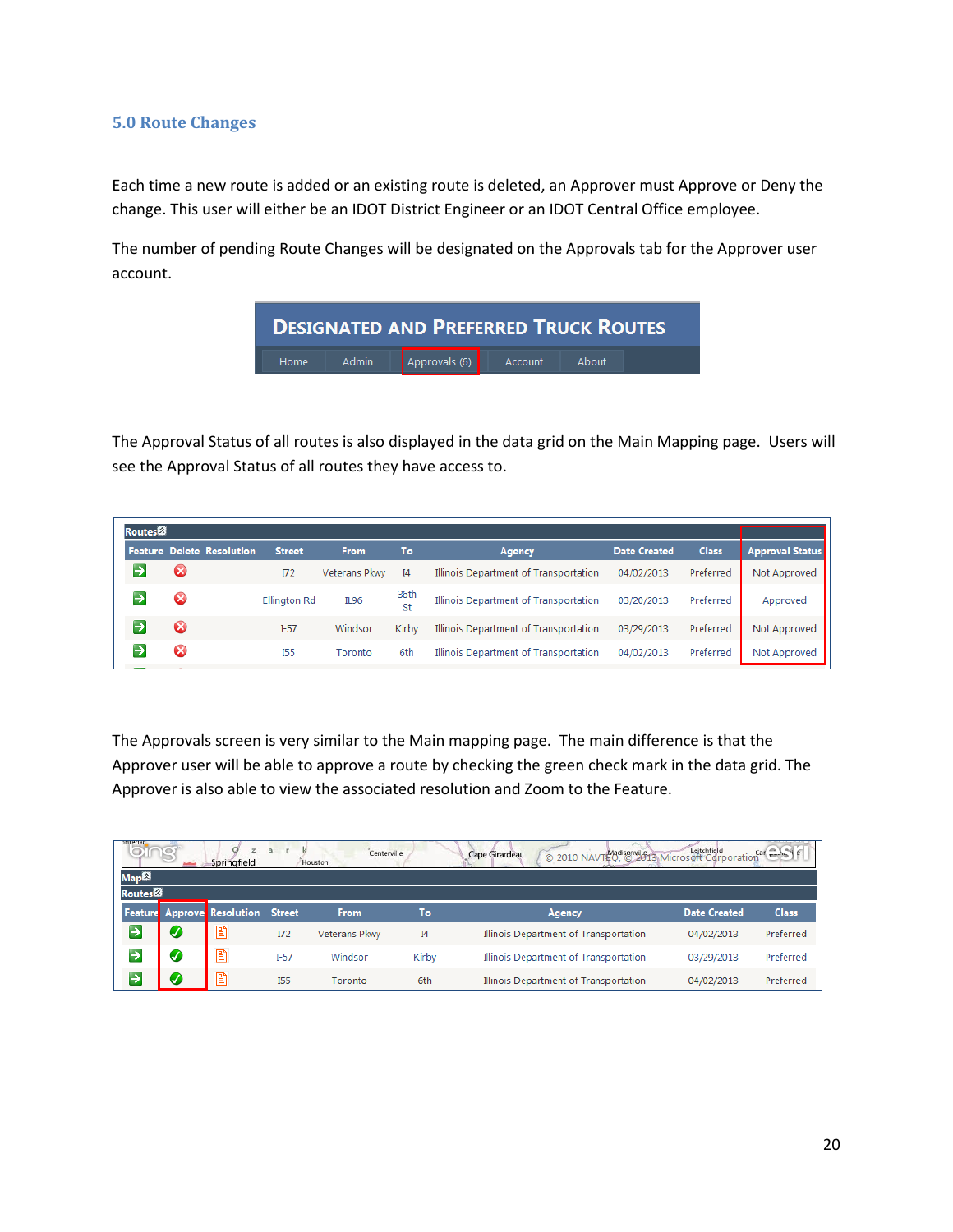#### <span id="page-21-0"></span>**6.0 Map Tools**

#### <span id="page-21-1"></span>**6.1 Mouse Wheel Zoom**

To Zoom In on the map (show the map with more detail), roll the mouse wheel forward. To Zoom Out on the map (show the map with less detail), roll the mouse wheel backward.

#### <span id="page-21-2"></span>**6.2 Zoom Buttons**



The user can also zoom in and out on the map by using the Zoom In and Zoom Out buttons located to the left side of the map image. To Zoom In on the map (show the map with more detail) click on the button with the addition sign. To Zoom Out on the map (show the map with less detail), click on the button with the subtraction sign.

#### <span id="page-21-3"></span>**6.3 Pan**

To Pan the map, hold down the left mouse button and drag the map to the desired location.

#### <span id="page-21-4"></span>**6.4 Zoom Full Extent**



The 'Zoom full extent' tool on the Editor Toolbar repositions the map to the extent of the user's jurisdiction.

#### <span id="page-21-5"></span>**6.5 Highlight Route**



To highlight a particular Truck Route on the map, click the Feature icon in the data grid for the applicable data record.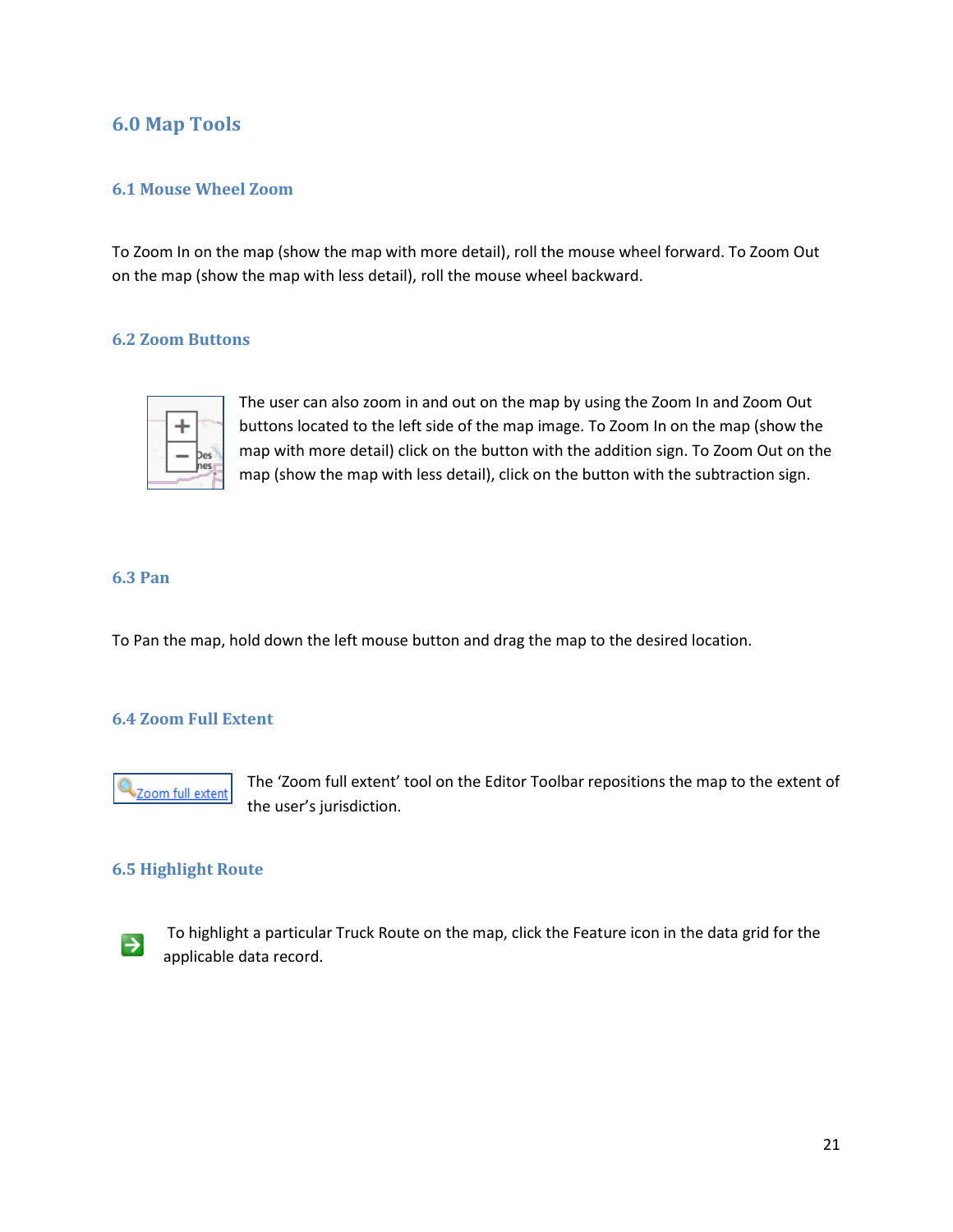#### <span id="page-22-0"></span>**6.6 Display Local Roads**

To toggle the local roads visibility on the map, click 'Hide local roads/Show local roads'. The local roads are displayed by default when the map is loaded.



#### <span id="page-22-1"></span>**6.7 Measure Distance**

To measure a distance on the map, click the Measure Distance tool. Once activated, click the starting location on the map to place a starting point and a 'Start' label. Continue clicking along the road to measure the distance. The last location clicked will have a 'Finish' label placed at the mouse click location. A running total of the distance measured appears below the map tools. Click the 'Clear Measurement' button to clear the points placed on the map.

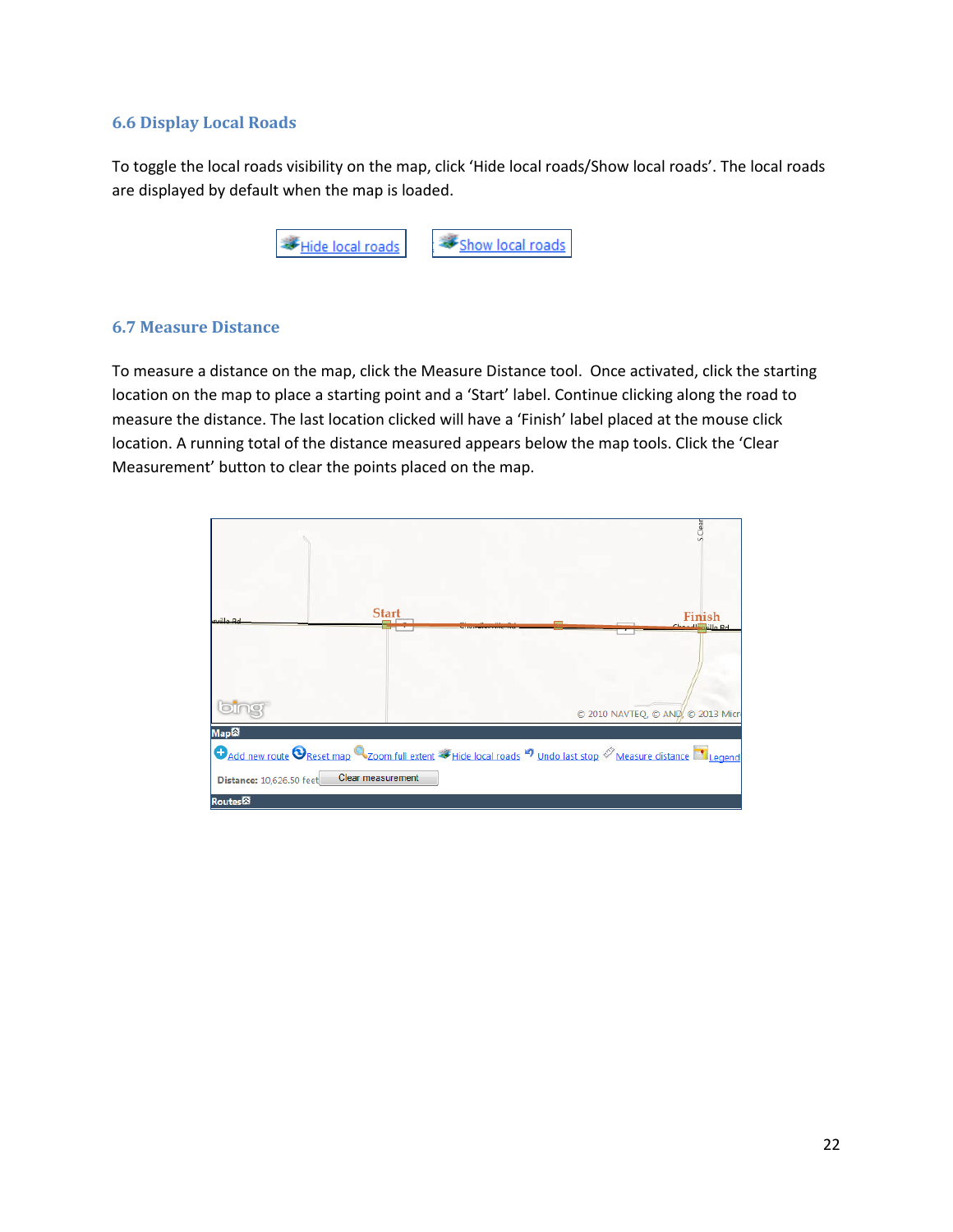#### <span id="page-23-0"></span>**7.0 Data Grid Features**

#### <span id="page-23-1"></span>**7.1 Filter Records**

To filter the data grid that displays the Designated and Preferred Truck Routes, use the drop down boxes below the data grid.

| <b>EISS LN</b> | Adams         | 01/15/2013 | $Class \mathbb{H}$ | Approved        |
|----------------|---------------|------------|--------------------|-----------------|
| <b>BOTH ST</b> | Adams         | 01/15/2013 | $Class \mathbb{I}$ | Not<br>Approved |
|                | All           |            | All                |                 |
|                | 1 2 3 4  Last |            |                    |                 |

The first drop down box lists the Jurisdictions available depending on the user that is logged in to the application. For example, an IDOT Central user will have all Counties, Municipalities and Townships listed. A County user will see the Municipalities and Townships within their County.

The second drop down lists the type of Truck Route – Class II, Class III or Preferred.

| <b>IDOT Central User</b> | <b>Cass County User</b> |
|--------------------------|-------------------------|
| IAII                     | All                     |
| <b>Adams</b>             | All                     |
| Addison                  | Beardstown              |
| Ξ<br>Alexander           | Cass                    |
| Algonquin                |                         |
| Assumption               |                         |
| Auburn                   |                         |
| Beardstown               |                         |
| Beecher                  |                         |
| <b>Belvidere</b>         |                         |
| <b>Benton</b>            |                         |
| Bond                     | <b>Type of Route</b>    |
| <b>Boone</b>             |                         |
| <b>Brimfield</b>         |                         |
| Bureau                   | All                     |
| Carol Stream             | All                     |
| Carroll                  | Class II                |
| Carroll County - York    |                         |
| Cass                     | Class III               |
| Catlin                   | Preferred               |
| Champaign                |                         |
| Chicago                  |                         |
| Chillicothe              |                         |
| Christian                |                         |
| Clark                    |                         |
| Clay                     |                         |
| Clinton                  |                         |
| Coal City                |                         |
| Coles                    |                         |
| Cortland                 |                         |
| All                      |                         |
|                          |                         |

| Cass County User |  |
|------------------|--|
| All              |  |
|                  |  |
| Beardstown       |  |
| Cass             |  |
|                  |  |
|                  |  |
|                  |  |
|                  |  |

#### of Route